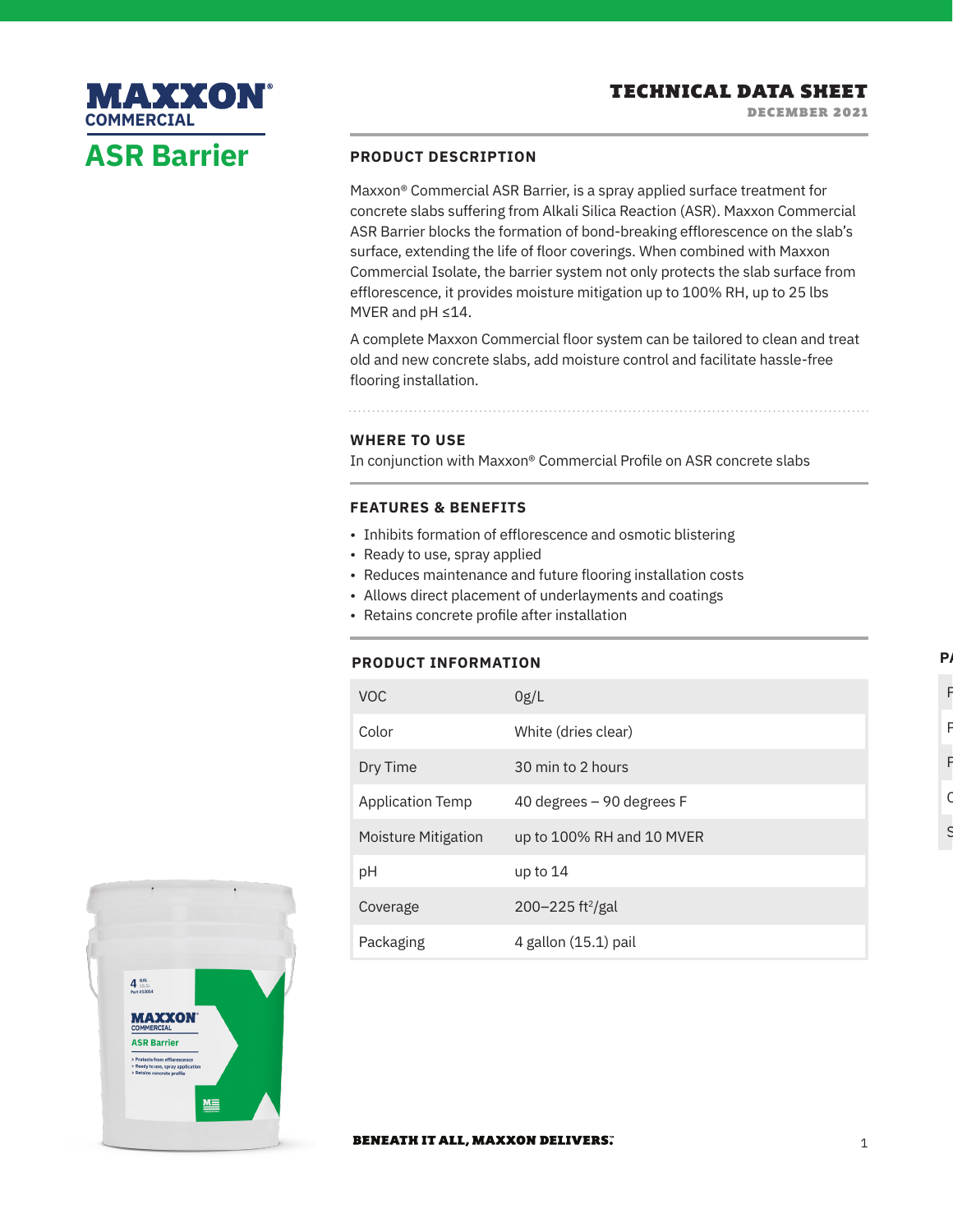

### **INSTALLATION**

#### *Surface Preparation*

All substrates must be clean, sound, and have minimum 250 psi tensile bond strength when tested per ASTM D4541. Be sure concrete is free from oil, grease, paint, or any contaminants that would act to prohibit adhesion. Do not apply to concrete that has hardeners, curing agents, or densifiers. If an existing coating or osmotic blistering is present, you must first grind the concrete. Follow with Maxxon® Commercial Profile ASR cleaning procedures. Contact Maxxon Corporation for instructions. Concrete must be porous, according to ASTM F3191 – Standard Practice for Field Determination of Substrate Water Absorption (Porosity) for Substrates to Receive Resilient Flooring.

If cracks greater than 1/8", chase the cracks to prepare them for treatment with ASR Barrier.

#### *Application*

Do not dilute Maxxon Commercial ASR Barrier. Apply with a low to medium pressure sprayer with a 0.24"- 0.31" fan tip spray nozzle. Ensure that the nozzle is clean so that the spray pattern is not interrupted. Work from side to side in a 50% overlapping pattern to ensure complete surface coverage. Surfaces should be well saturated, in accordance with the specified application rate of 200–225 ft<sup>2</sup>/gal. Scrub with a light bristle brush to assist in product penetration. Do not allow Maxxon Commercial ASR Barrier to pool on the surface. If pooling occurs and is allowed to dry, grind the product from pooled areas and reapply.

Following application of ASR Barrier in cracks and control joints, fill the cracks with an approved crack filler. Contact Maxxon Corporation for installation procedures and approved products.

#### *Underlayment Installation*

For installation of an approved Maxxon underlayment Follow Maxxon's standard surface prep procedures and specific underlayment requirements. Prior to underlayment installation, apply two coats of Maxxon® Commercial Isolate. Refer to the Maxxon Commercial Isolate Technical Data Sheet for installation details. If moisture problems exist, installation of a moisture barrier is required. Contact Maxxon Corporation for installation instructions.

### *Coating Installation*

Epoxy coatings can be installed directly over Maxxon Commercial ASR Barrier. Follow epoxy manufacturer guidelines.